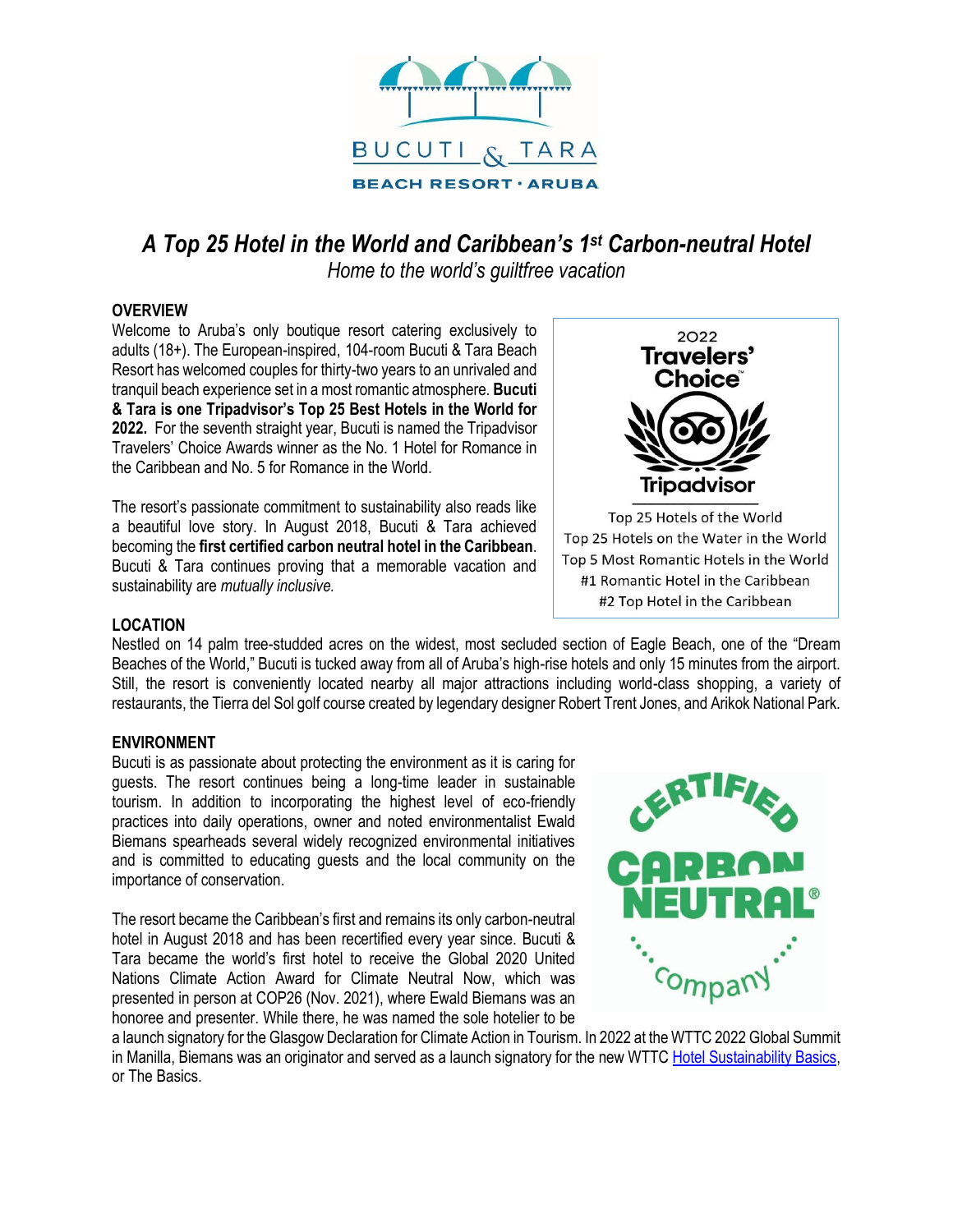

Bucuti & Tara is the first Caribbean hotel to achieve LEED Gold Certification under the new, most stringent requirements in LEED history, v4.1. In March 2020, Travel + Leisure magazine named Bucuti & Tara a 2020 Global Vision Award winner and was invited to serve on the 2021 Global Vision Awards panel. In August 2020, Green Globe awarded Bucuti & Tara with the first perfect score – 100% -- in the organization's history. In October 2019, Ewald Biemans received the coveted 2019 Phoenix Award, the pinnacle accolade for sustainable leaders from the prestigious Society of American Travel Writers. In July 2019, Bucuti & Tara delivered an encore performance as the recipient once again of the National Energy Award. The month prior, Ewald Biemans/Bucuti & Tara Beach Resort was the first-ever inductee into the Caribbean Hotel and Tourism Association's CHIEF Hall of Fame for Best Practices for Environmental Sustainability. In April 2019, Bucuti was the first-ever recipient of the World Travel & Tourism's (WTTC) Tourism for Tomorrow 2019 Climate Action Award. Biemans was a featured presenter at the WTTC's prestigious 2019 Global Summit, which was headlined by former U.S. President Barack Obama in Seville, Spain. Biemans was the first individual to ever receive the Gold Adrian Award – Leader in Sustainable Tourism presented by HSMAI and National Geographic in 2017 and was named the "Green Hotelier of the Year" in Caribbean Journal's 2014 Caribbean Travel Awards. Bucuti also holds the most eco-certifications in the region including LEED® Gold, ISO 14001 (first in the Americas), ISO 9001, Green Globe Platinum and Travelife Gold. In 2016, Green Globe named Bucuti the "Most Sustainable Hotel & Resort in the World" and named it to the new elite level of Green Globe Platinum.

In 2019, Bucuti & Tara introduced Let's Plant Aruba. The brainchild of Ewald Biemans, program founders kicked off the initiative of planting indigenous trees, including regional fruit trees throughout the island. Trees help against carbon dioxide output, provide shade, cool their surroundings and possibly bear fruit as Bucuti & Tara hopes to see as the first tree planted is a mango tree in the resort's courtyard.

## **"NO SURPRISE RATES"**

With its signature "no surprise rates," Bucuti's nightly pricing includes all taxes and fees, a full American breakfast daily, local calls, Wi-Fi throughout the entire property and complimentary use of an iPad within each accommodation.

## **CONCIERGE REIMAGINED**

Well before guests touch down in Aruba, Bucuti & Tara's expert concierge staff begins preparing their visit and working with each guest. That's because every resort guest has their own personal concierge. Upon arrival at the resort, their personal concierge greets them curbside and welcomes them in the newly unveiled entrance with a glass of Champagne. From there their concierge escorts guests directly to their room via tablet check-in. Without having to wait at a front desk, this seamless new arrival experience lets guests head to Eagle Beach to begin relaxing into vacation mode.

Bucuti's expert concierge team is available to provide general information and recommendations on activities and dining in the surrounding area, ensuring that guests experience the island and its unique Dutch culture. Honeymoon guests have the benefit of working with a dedicated **Romance Concierge** in advance of and during their stay to ensure their honeymoon is everything they have dreamed of and more. Excursions including island tours, hiking, snorkeling and scuba diving are a sampling of what's available. The concierge team is also available to provide guests with information regarding special events such as movies under the stars that are scheduled on property.

For travel needs, the concierge team is happy to arrange a car rental on property, check flight statuses and provide information on local transportation.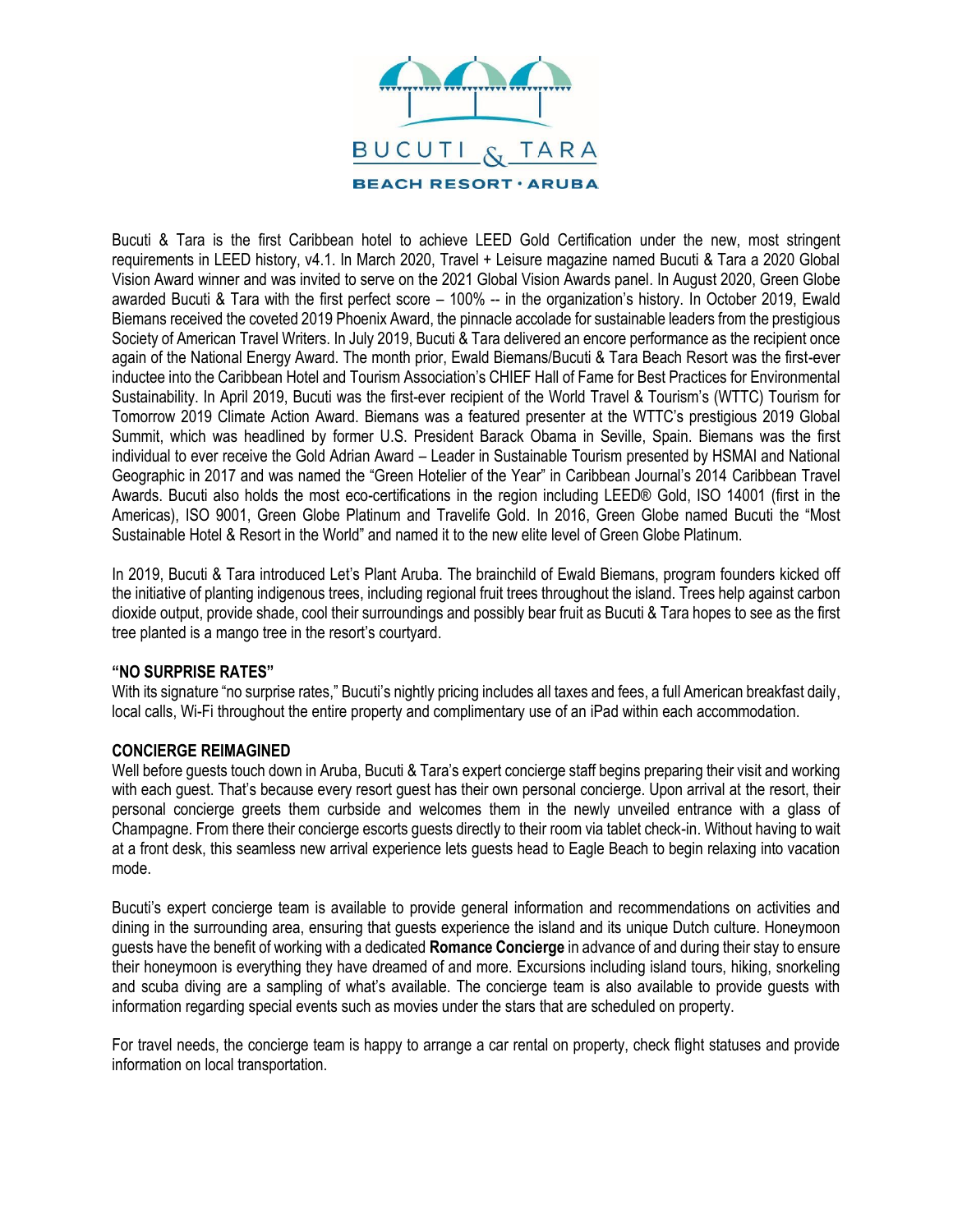

In October 2021, Bucuti & Tara debuted the world's first **Carbon Offset Concierge**. This on-staff service assists guests with offsetting their air travel, airport transfers and island excursion emissions through high-quality, certified offset programs. A stay at Bucuti & Tara is already carbon neutral, now the stay becomes an entire door-to-door carbonneutral vacation.

## **ACCOMMODATIONS**

The **Bucuti Wing** has 60 rooms including 48 garden view guest rooms, 10 ocean view guest rooms, and two ocean view suites. There are three bungalow units. The five-story **Tara Wing** features 36 oceanfront suites, four penthouse suites and one deluxe room. All 44 Tara suites along with the lobby and lounge feature a sophisticated, comfortable interior design reflective of cultured Aruba. In recent years, a sleek sophisticated entrance way and new concierge lobby debuted. The property never shows signs of wear and tear as it has a steadfast commitment to continuous reinvestment.

All rooms and suites have a microwave, mini refrigerator, in-room safe, hair dryer, iron and ironing board, large balcony or terrace, cable television, Wi-Fi, locally made Aruba Aloe toiletries, coffee maker, air conditioning, ceiling fan, direct dial phones and king or queen-sized beds. Penthouses include kitchens. Additionally, each room is equipped with dehumidifiers and air-purifiers with HEPA filters to keep the air clean, free of allergens and odor-free.

## **DINING**

Guests relaxing on the beach can take advantage of Bucuti's signature red flag beach service during the day and enjoy dining at one of three onsite dining options.

## **[Elements](http://www.elementsaruba.com/)**

Set against a backdrop of breathtaking ocean views, Elements is Aruba's premier restaurant offering European and Caribbean cuisine, and healthy dining. The restaurant is a repeat winner of the Award of Excellence from Wine Spectator. In 2020, it was named by USA TODAY as the Best Restaurant in the Caribbean and in 2021, Tripadvisor named it the No. 2 Restaurant in the World for Date Night.

Wholesome menu options span the palette with extensive selections of local fare, world cuisine, and vegan, vegetarian and gluten-free preferences. Guests with special dietary needs are warmly welcomed by the resort's dynamic culinary professionals. A leader among the Caribbean dining scene, Elements is also at the forefront of Aruba's blossoming vegan experience. In summer 2020, the culinary team expanded the restaurant's designate[d vegan menu](https://www.elementsaruba.com/menu) to the delight of many whether they are dedicated vegans or making the first foray into plant-based dining.

With most tables set only for two, couples can savor the serene ambiance while dining on the oceanfront deck or enjoying beautiful Eagle Beach indoors via the floor-to-ceiling windows. The award-winning restaurant reflects Bucuti's desire to provide guests with a total sense of wellness while showcasing the beauty of Aruba's natural environment. In 2016, Elements introduced Healthy Portions providing guests entrée serving sizes more advantageous to their wellness goals and preferences. As added benefits, guests enjoy a more complete dining experience with room for various courses, and the new portion sizes lighten the restaurant's carbon footprint by up to 30% from plated dishes due to eliminated food waste. In working with the World Wildlife Fund, by 2018, the restaurant further reduced its food waste by another 30%, for an even smaller carbon footprint while still exceeding the expectations of guests.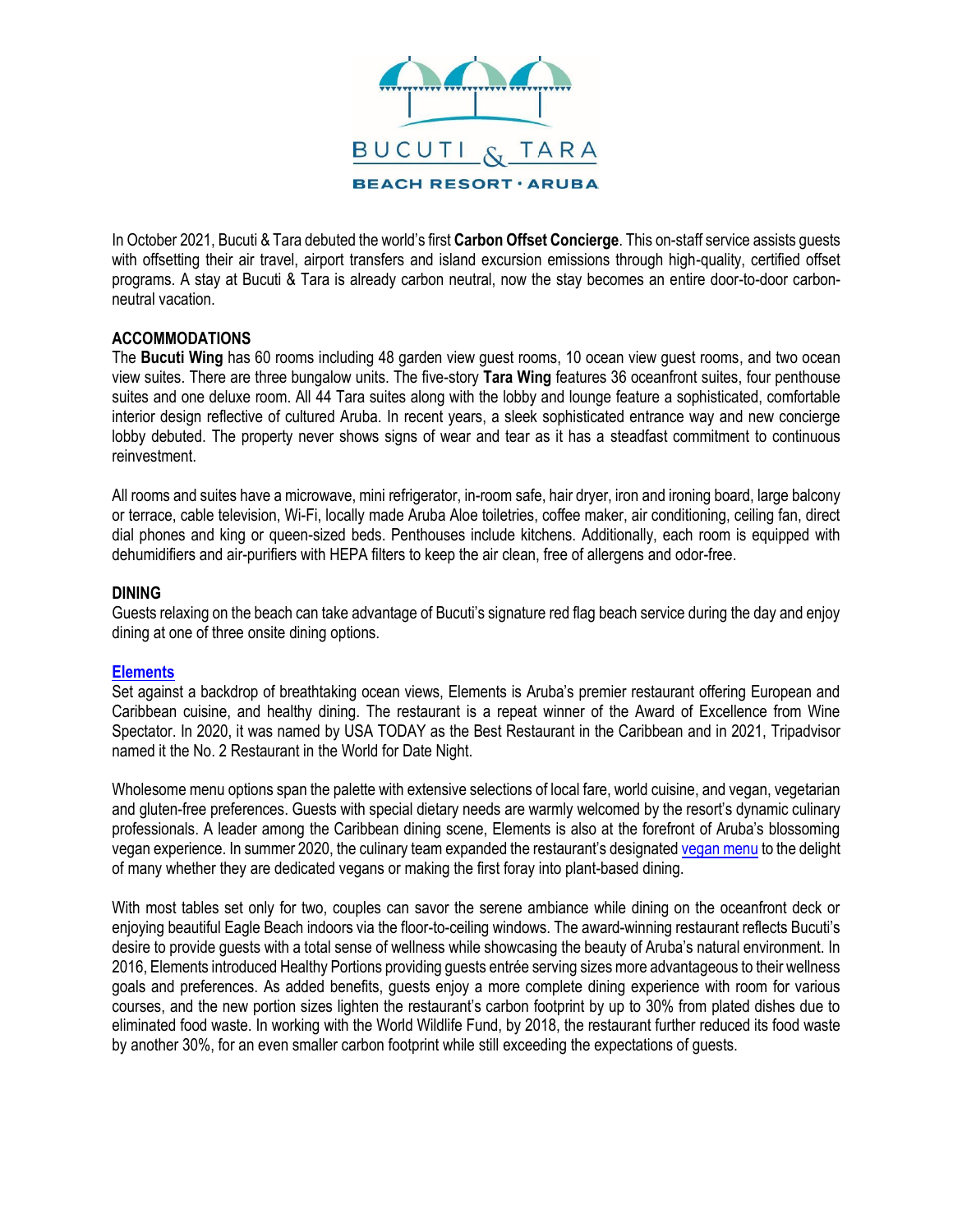

Romantic beach dining can be enjoyed in one of Bucuti's signature private palapas. Complete with a special six-course meal, couples can select sunset or moonlight seating to savor this intimate dining experience.

In 2021, Bucuti & Tara debuted its Authentic Aruban & Caribbean Menu. It was literally generations in the making considering the recipes are treasured dishes from the collection of local and regional culinary team members. The menu is offered Monday through Saturday at lunch and dinner. One Monday evenings, guests can also enjoy meeting local artists and purchase handmade items during a special arts and crafts market at the resort. A chef-led cooking demo featuring local recipes that are as healthy as they are delicious.

A complimentary American breakfast is served daily in Elements and the Tara Lounge.

#### **SandBar**

Guests seeking a more casual atmosphere can enjoy the SandBar. The modern outdoor lounge area is exclusively open to Bucuti guests and provides a relaxing spot to enjoy a cocktail and stargaze or take in the sunset. SandBar also offers lunch service featuring a combination of classic favorites and island flavors.

In 2018, Bucuti debuted the **Caribbean's first Healthy Hour**. The newest facet of Bucuti's wellness program, one of the most comprehensive throughout the Caribbean, lets guests toast to their health. Enjoyed at the SandBar daily from 3-4p, nourishing smoothies and handcrafted Bucuti-designed mocktails are half-priced.

Happy hour at SandBar is daily from 4 - 6 p.m. and 9 - 11 p.m. and as a nod to Bucuti's guests, only top-shelf drinks are poured. Live steel band music at SandBar daily from 5 - 7 p.m.

#### **Senses**

This chefs table experience is the creation of Executive Chef Kelt Hugo Maat and Maitre D` Bas Kruisselbrink. Originally from The Netherlands, this globally trained culinary powerhouse fuses classic French techniques with international flavors to create cuisine and cocktails that complement the spirit of their home in Aruba. Guests are treated to a gastronomic journey that delights the senses in five to eight courses. This innovative fine dining experience is served in an intimate atmosphere that tantalizes through sight, smell, touch, audio and, of course, taste.

## **ROMANCE**

As the Caribbean's reigning resort for romance, Bucuti offers these exclusive curated experiences.

## **VIP "Vacation Like a Celebrity"**

Arrive to Aruba like an A-lister. Be met at the jetway by a personal assistant. Relax in an ultra-private lounge teeming with Champagne and goodies while luggage is collected. Bypass immigration lines and be whisked away by private car for an in-room check-in. Rockstar service without the paparazzi!

#### **Timeless, Romantic Picnic**

This classic sweethearts' tradition beckons. Receive a picnic-perfect meal, blanket, pillows and a map customized by Bucuti's romance concierges with Aruba's dreamiest hideaways.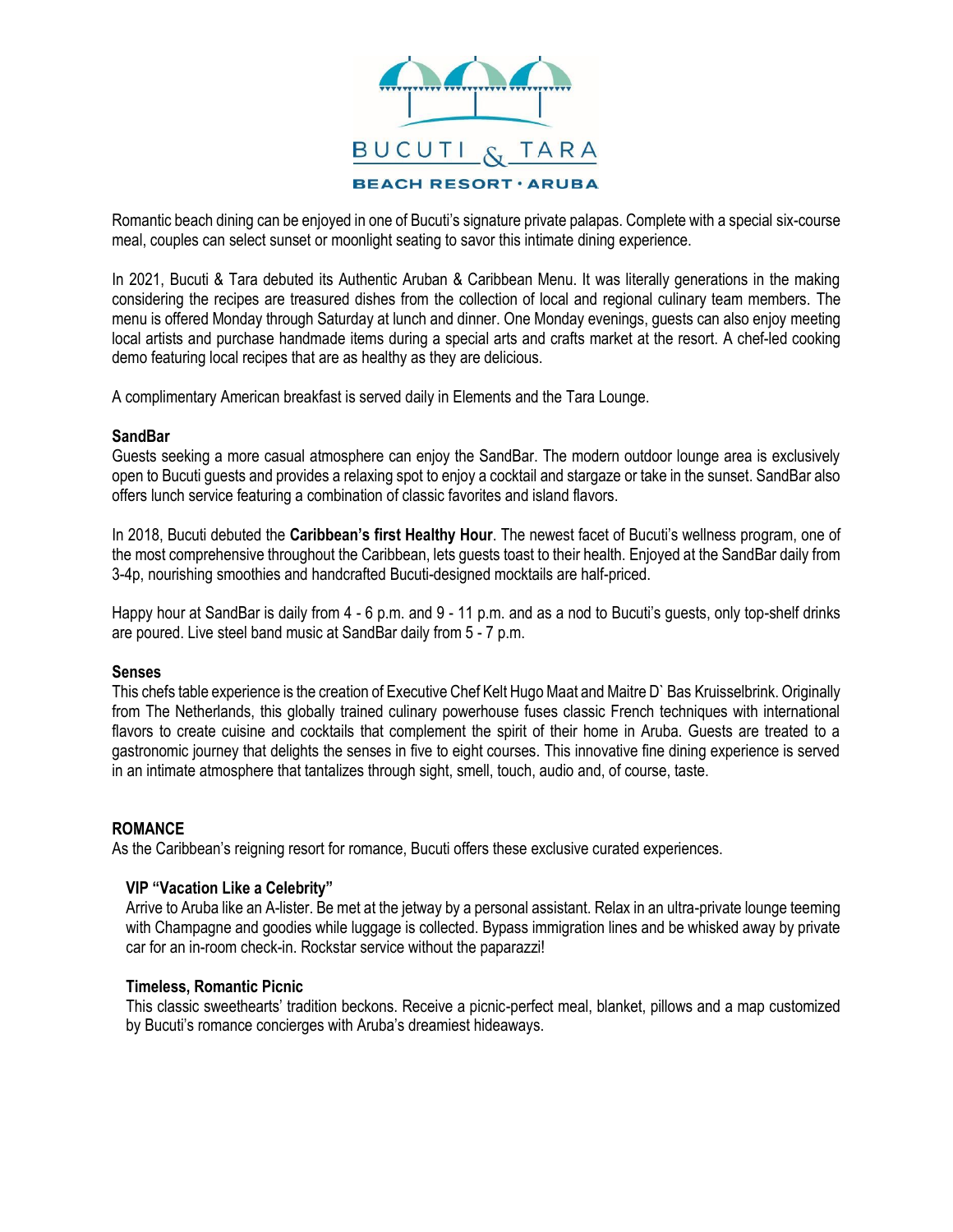

#### **Champagne Beach Butler Service**

Snuggle together on the white sand beach and catch a prismatic sunset while savoring Champagne, freshly made canapés and hors d'oeuvres served by a beach butler.

#### **Stargazing & Starry Nightcaps**

Curl up together on our beach beneath a blanket of mesmerizing stars while using the stargazing app on your inroom tablet while sipping an otherworldly beverage from the SandBar's Starry Nightcaps menu. Opt for such ethereal elixirs as the new Starfruit Stargazer and The Fifth Element.

#### **Yacht Monforte**

Set sail on this grand teak schooner for a uniquely elegant five-hour excursion to the stunning Spanish Lagoon. Access hidden treasures of tropical coves and white sandy beaches. Indulge in free-flowing beverages from the premium bar, a gourmet meal and adventures including snorkeling, kayaking, third-lung diving and rope swinging.

#### **Romantic Beach Dinner**

Bucuti's signature dining experience, relax together in a private beachfront cabana surrounded by candlelight and swaying palms. Complete with a special three-course meal including wine or Champagne, select sunset or moonlight seating.

#### **Honeymooners Champagne Toast - Complimentary**

Held along the beach every Tuesday, Bucuti & Tara Owner/CEO Ewald Biemans invites newlyweds to gather for a Champagne toast to their honeymoons and one another.

#### **Sunset Catamaran Sail**

Aruba's sunsets are dazzling. As the sun melts into the ocean, cruise the tranquil waters with your "dushi" (native Papiamento for "sweetheart") on this relaxing, intimate sail. Sip your favorite beverage from the open bar.

## **Movies Under the Stars - Complimentary**

Settle in together on loungers and take in the classics at our beach theater under the brilliant night sky.

## **WELLNESS PROGRAM**

The resort's all-encompassing commitment to wellness extends to tailor-made wellness programs designed to support guests' individual needs and preferences. Interested guests work individually or as a couple with wellness specialists who design a personalized program based on their wellness goals in each or all of the areas of **Nutrition, Physical Fitness, Mental Wellness and Mind/Body Balance**. This is the first service of its type offered by a property on Aruba.

Wellness program guests can enjoy personalized workout offerings in the fitness center or on the beach and even offproperty at Aruba's Arikok National Park and multiple water sports. Dietary guidance is provided for onsite as well as offsite restaurants. Specific spa services and mediation and relaxation offerings are also individually recommended by Bucuti's wellness specialist for guests. The wellness program lets guest maintain their continuum of wellness even while on vacation and hopefully beyond.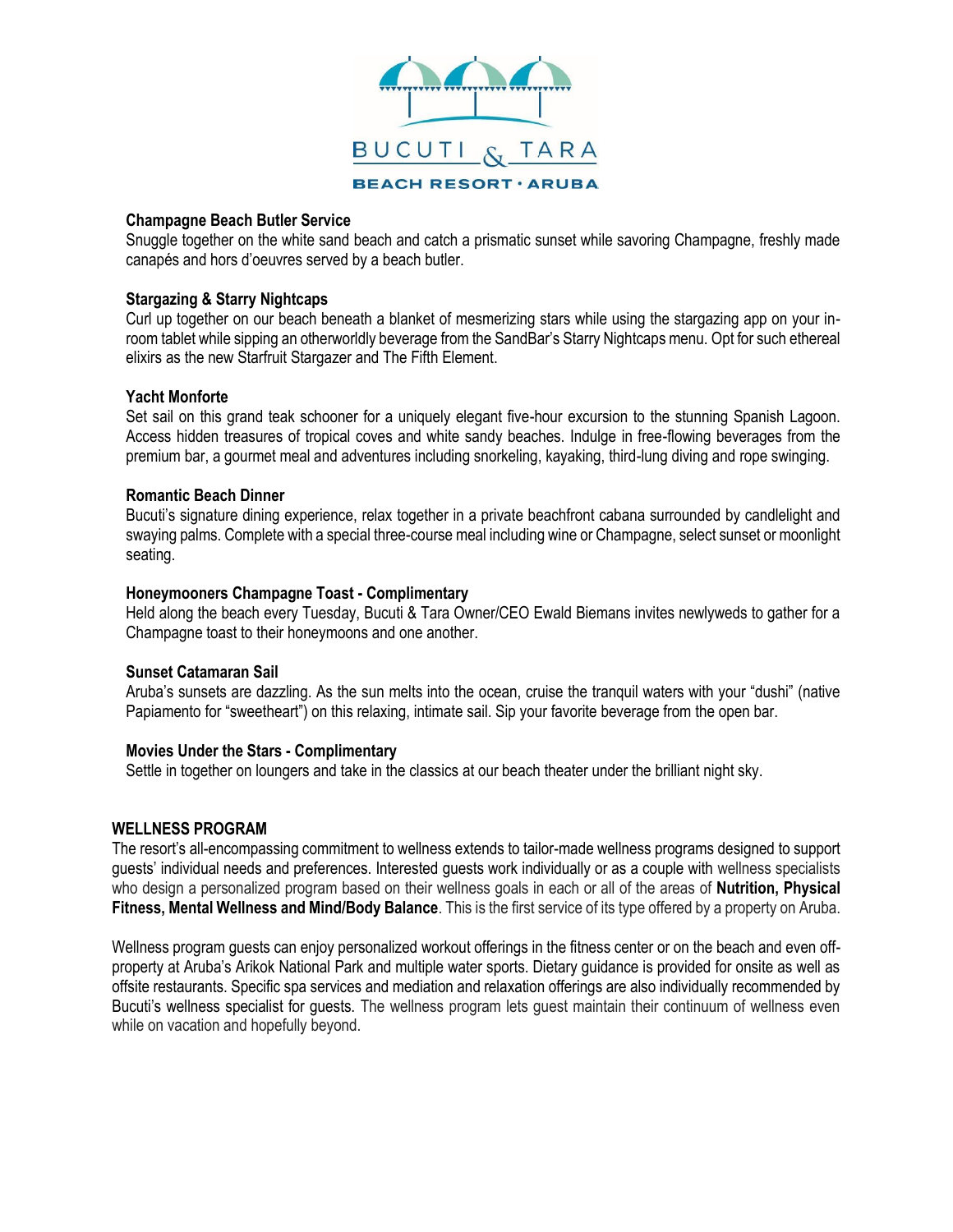

Bucuti's expanded wellness offerings also include **complimentary activities and classes**. Daily offerings rotate with yoga and meditation, Tai Chi on the beach, sunrise beach walks, nutritional counseling, group personal training sessions and chef-led cooking demonstrations of healthy dishes.

## **SPA**

Bucuti's **Purun Spa** offers a range of therapeutic, rejuvenating treatments inspired by nature. Purun is an old Papiamento word for "water container." Aruba's natural resources of water, coconut, aloe, sea salt and even white sand are incorporated into many of Purun's treatments. The full-service menu includes aromatherapy, facials, body wraps and romantic couple's massages. For added indulgence, guests may also enjoy outdoor spa treatments on the beach.

# **FITNESS CENTER**

Guests can enjoy a workout in Bucuti's spacious fitness center while enjoying a tropical view thanks to floor-to-ceiling windows. The air-conditioned facility is well-equipped with free weights, spin-bike machines, treadmills, step machines, rowing machines and more. Available to guests 24/7.

In 2019, Bucuti debuted a new line of eco-fitness bikes and treadmills. Powered by human endurance, these electricitygenerating bikes allow guests to burn calories while simultaneously creating kilowatts that are sent directly to the resort's power grid.

## **POOL**

Bucuti's saltwater, infinity-edge pool is centrally located to both the Bucuti and Tara Wings and overlooks the white sands of Eagle Beach. Poolside red flag service is provided by the SandBar, Bucuti's exclusive beach bar for its guests.

# **OTHER AMENITIES**

Additional amenities and services available to guests include:

- Guaranteed sunbeds and shade for every guest
- iPad tablet in each accommodation for use throughout stay
- Beach clean-up on the third Wednesday of each month
- Qigong class (form of Tai Chi) on the beach Wednesdays at 7:30 a.m.
- Gift shop to include coral-reef friendly sunscreen, the only type allowed in Aruba
- Dry cleaning/laundry service and free self-serve laundry facilities
- Secure environment with cameras and 24/7 security team
- Multilingual staff
- Free parking
- Handicap facilities

## **COVID-19 SAFETY PROTOCOLS: Caribbean's Safest, Healthiest Vacation**

Choosing to celebrate a honeymoon, anniversary, birthday or "just because" vacation at Bucuti &Tara Beach Resort includes enjoying the Caribbean's Healthiest, Safest Vacation Experience. As the Caribbean's most eco-certified resort, the health and wellbeing of both guests and staff were paramount in detailed protocols long before the unfortunate development of COVID-19 in the world.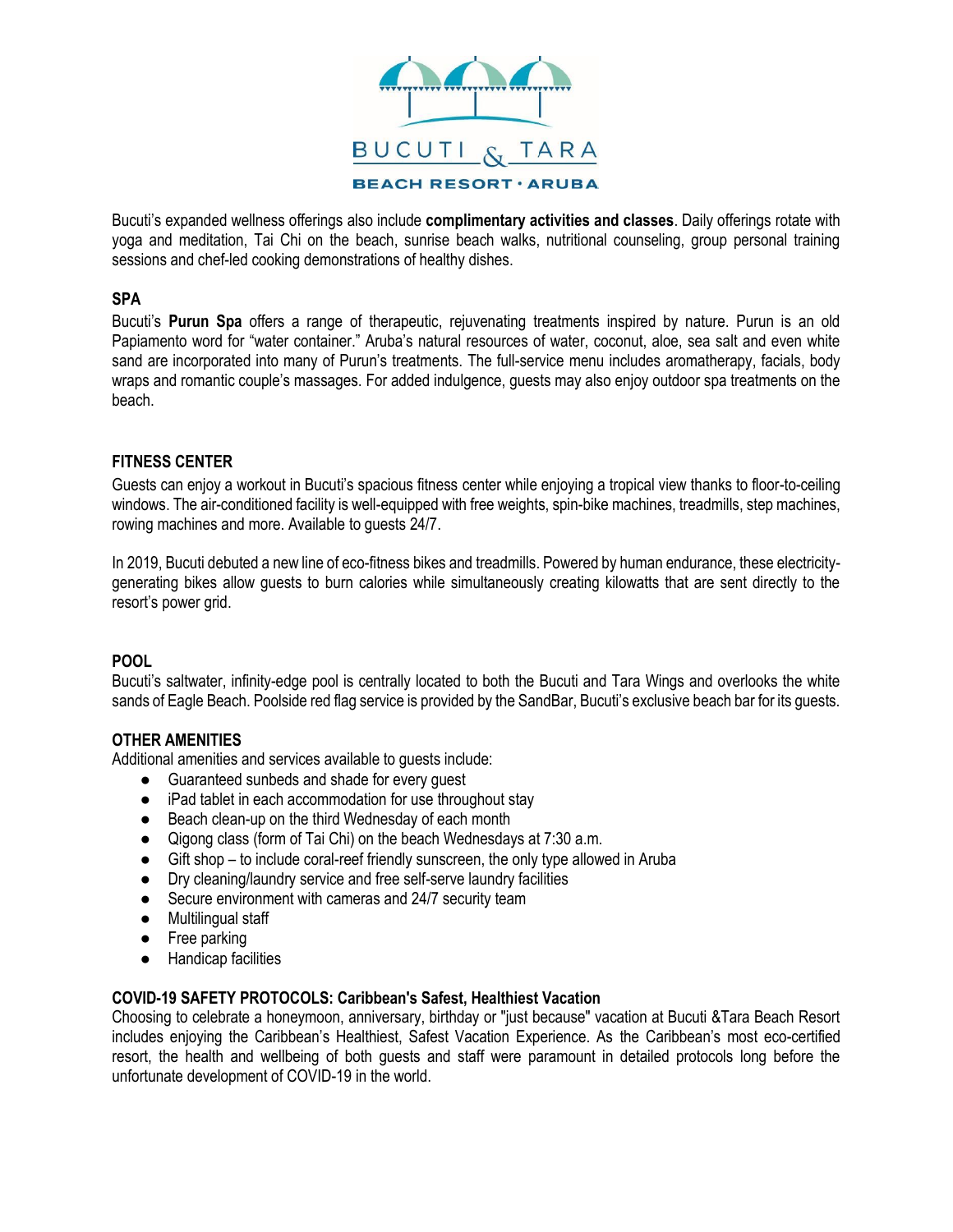

Bucuti &Tara housed ICU doctors and nurses who teamed up with the resort's leadership team in developing and implementing the most stringent hospital-grade, high-tech COVID-19 safety protocols. Without resorting to harmful, toxic chemicals, Bucuti & Tara employs a multistep cleaning and sanitizing system. For example, after using green cleaners in accommodations, they are then further sanitized with an ionizer and UVC germicidal lamp - the same types used in the world's highest rated hospital operating rooms. Aruba's residents are the sixth most COVID-19 vaccinated in the world.

Bucuti & Tara is among the initial recipients of the Aruba Health & Happiness Seal, promising guests the safest vacation. While hugs are now smiles, the warmth of Bucuti & Tara's proud Aruban staff continues to radiate.

| <b>ADDRESS</b>                                     | Bucuti & Tara Beach Resort<br>L.G. Smith Boulevard #55B<br>Eagle Beach, Aruba<br>Dutch Caribbean                   |
|----------------------------------------------------|--------------------------------------------------------------------------------------------------------------------|
| <b>TELEPHONE</b>                                   | +297-583-1100                                                                                                      |
| <b>RESERVATIONS</b>                                | 1-888-4-BUCUTI (1-888-428-2884)                                                                                    |
| <b>E-MAIL</b>                                      | info@bucuti.com                                                                                                    |
| <b>WEBSITE</b>                                     | Bucuti.com                                                                                                         |
| <b>SOCIAL MEDIA</b>                                | Facebook: @BucutiTaraBeachResortAruba<br>Instagram: @BucutiTara<br>Twitter: @Bucuti<br>YouTube: @BucutiBeachResort |
| <b>OWNER / CEO</b>                                 | Ewald Biemans (see full bio below)                                                                                 |
| <b>RESORT MANAGER</b>                              | Rik van der Berg                                                                                                   |
| <b>DIRECTOR OF SALES &amp;</b><br><b>MARKETING</b> | Susan Logan                                                                                                        |
| <b>MEDIA RELATIONS</b>                             | <b>Revel Concepts</b><br>Amy Kerr - amykerr@revelconcepts.com<br>(757) 634-9207                                    |
|                                                    | <b>Benelux</b><br><b>USP Marketing PR</b>                                                                          |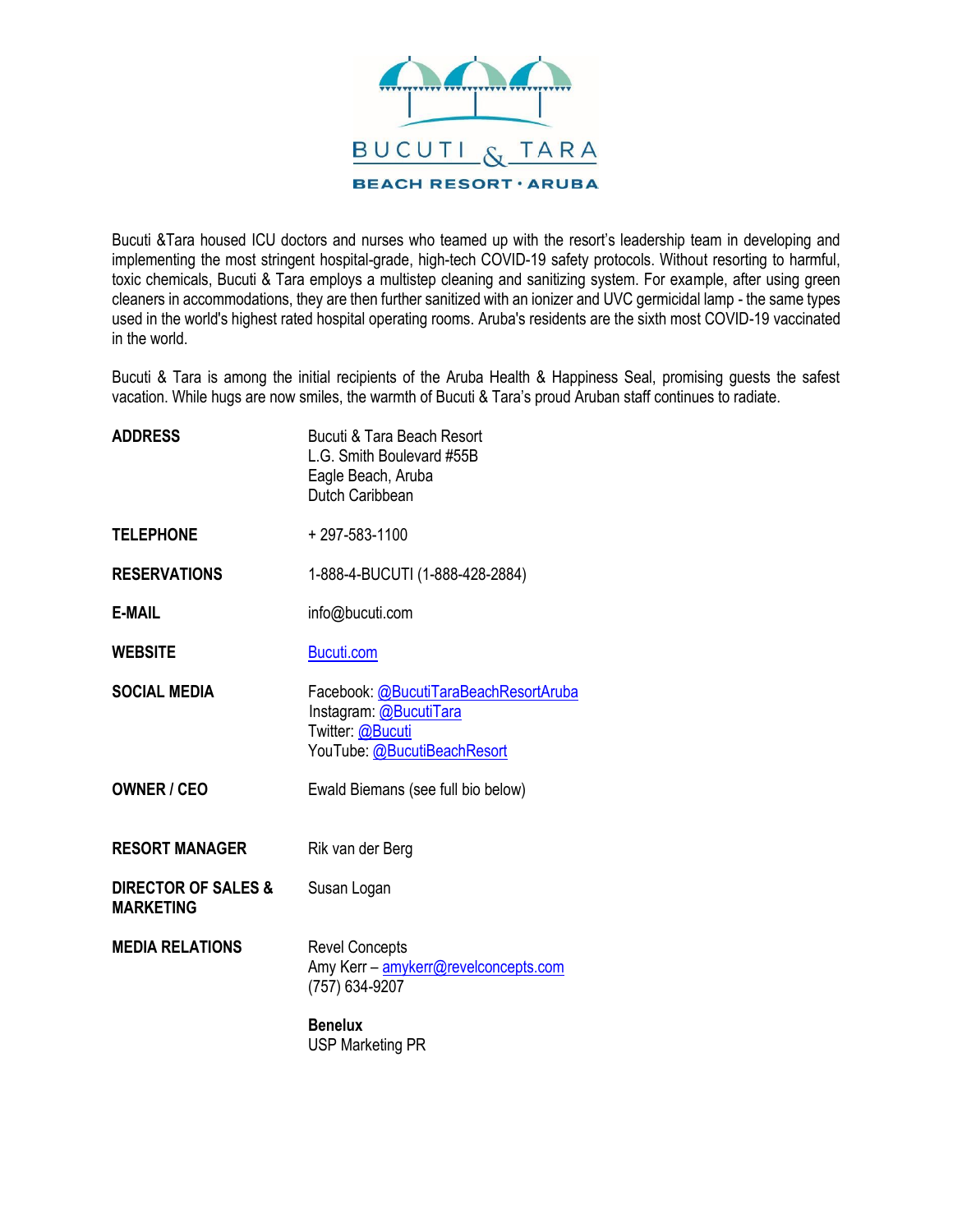

Natasha Sprengers-Hooper: [natasha.sprengers-hooper@usp.nl](mailto:natasha.sprengers-hooper@usp.nl) +31 (0)6 16458795

**Public Relations – Germany, Austria, Switzerland** Kaus Media Services Steffen Hager[: shager@kaus.net](mailto:shager@kaus.net) +49 (0) 511 – 899 890-0

**Sales & Public Relations – Italy** Venditti Tourism Lucilla Venditti: [lucilla@vendittitourism.com](mailto:lucilla@vendittitourism.com) +49 (0) 511 – 899 890-0 | Ph +39 02 89506849 | M +39 351 9900879 Skype: Lucilla Venditti

# **BIOGRAPHY – EWALD BIEMANS**

**Ewald Biemans** Owner/CEO Bucuti & Tara Beach Resort, Aruba



# **Biography**

Ewald Biemans developed the Bucuti Beach Resort, which opened in October of 1987. He added a luxury wing to the resort called the Tara Beach Suites in March 2014. The resort enjoys year-round average occupancies of 97%+. The adults-only enclave is a setting of tranquility and laidback luxury with its three cornerstones being romance, wellness and sustainability. Through Biemans leadership, today, Bucuti & Tara is Tripadvisor's No. 1 Hotel for Romance in the Caribbean and No. 5 in the World while also being the Caribbean's first and only carbon-neutral resort – a testament that memorable vacations and sustainability can be *mutually inclusive.*

Born in Austria, Biemans began his hospitality career with Hilton and Intercontinental in South America prior to earning his Bachelor of Science in International Business at Florida State University. After moving to Aruba in the early 1970s, Biemans managed The Coral Strand Hotel, later to become the renown Talk of the Town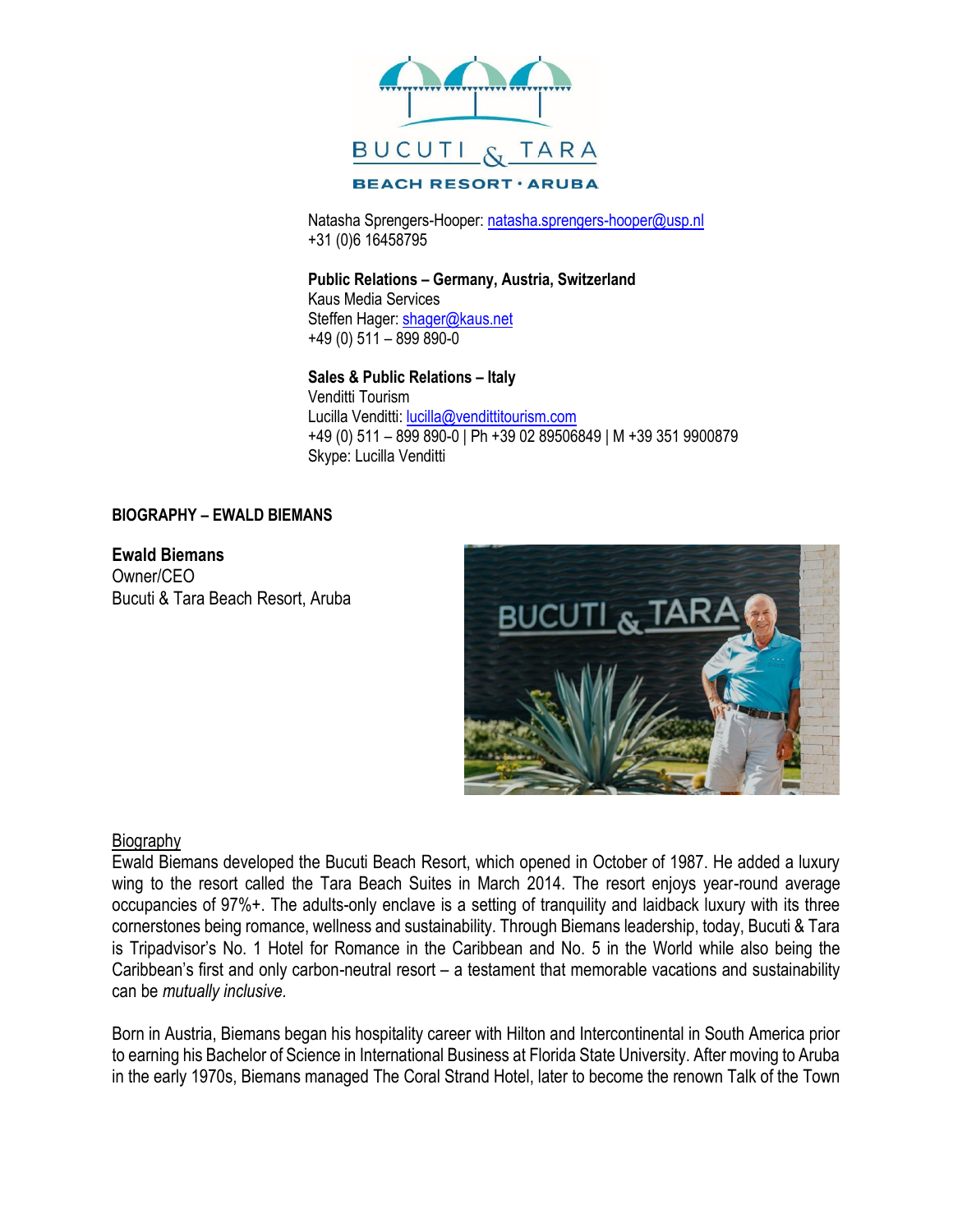

Restaurant and Resort. He subsequently co-owned and managed the Manchebo Beach Resort before developing Bucuti & Tara as the sole owner.

Biemans is highly involved in the tourism industry, and has taken on leadership roles to better the community whenever possible. He actively encourages other hotels on-island to also take the initiative to protect Aruba's natural resources. Biemans is a long-serving board member of the Aruba Hotel and Tourism Association (AHATA). A forward thinker, he is constantly researching, embracing and welcoming new technologies to aid in implementing solutions. His contributions include serving as president of AHATA, founder of Aruba's SKAL Club chapter, creator and long-serving chair of the environmental committee for AHATA, and long serving director of the board of the island's Arikok National Park.

Stewardship is inherent to the company culture at Bucuti & Tara and it flows throughout the entire operation and staff. Under Biemans direction and leadership, the staff prioritizes and invests in an extensive list of best practices in environmental sustainability, encompassing a wide range of local stewardship and environmental causes.

As an industry leader in eco-friendly practices, Bucuti & Tara holds the most eco-certifications in the Caribbean. Each provide the resort's sustainability framework and require rigorous annual renewal recertification processes:

- Certified CarbonNeutral® Caribbean's First Certified CarbonNeutral® Resort
- LEED Gold Highest ranking Caribbean resort for extensive retrofitting
- Green Globe Platinum "World's Most Sustainable Hotel"
- ISO 14001 for environmental management
- ISO 9001 for quality standards
- Travelife Gold for successfully managing environmental and social impacts

Biemans, a sought-after guest speaker on eco-tourism, has been honored on numerous occasions both locally and internationally for his environmental preservation work. At the United Nations' COP26 in November 2021 where he was an honoree and presenter, he was also named the sole hotelier to be a launch signatory for the Glasgow Declaration for Climate Action in Tourism. In 2022 at the WTTC 2022 Global Summit in Manilla, Biemans was an originator and served as a launch signatory for the new WTTC Hotel Sustainability Basics, or The Basics. Under his leadership, accolades include:

Sustainability Awards:

- World Travel Market 2021 World Responsible Tourism Award
- Global Forum for Human Settlements 2021 Sustainable Cities and Human Settlements Awards for Global Low-carbon Ecological Scenic Spot
- United Nations Global UN 2020 Climate Action Award for Climate Neutral Now
- Travel + Leisure 2020 Global Vision Award Winner; 2021 Selection Panel Member
- World Travel & Tourism Council 2019 Tourism for Tomorrow Climate Action Award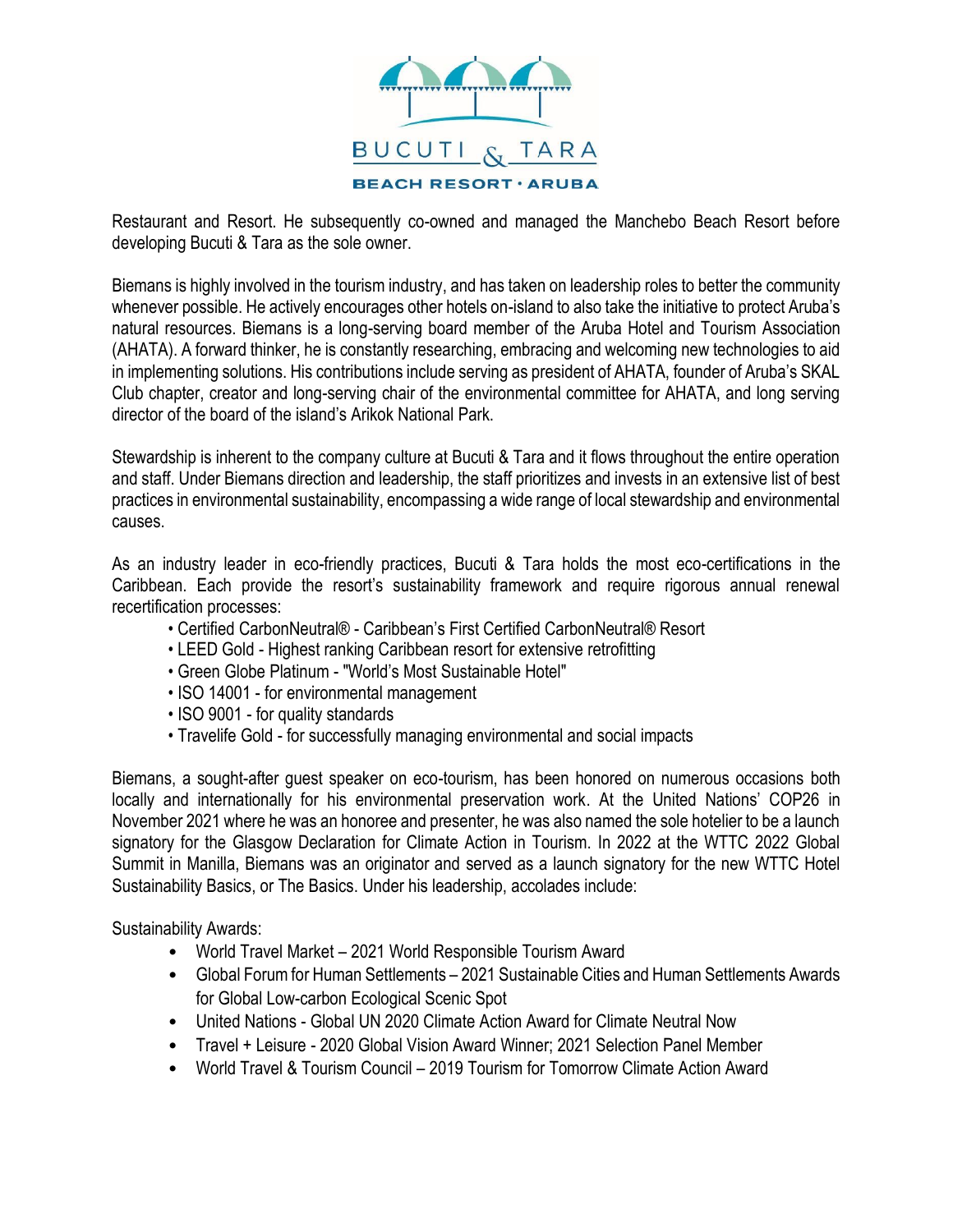

- Certified CarbonNeutral® Caribbean's first certified CarbonNeutral® Resort 2018-2021
- National Energy Globe Winner 2018-2019
- Caribbean Hotel & Tourism Association 2019 CHIEF Hall of Fame Award for Best Practice for Environmental Sustainability
- Caribbean Hotel & Tourism Association 2018 CHIEF Award for Social Responsibility for Spay and Neuter Program
- Caribbean Hotel & Tourism Association 2017 CHIEF Award for Environmental Sustainability
- HSMAI/National Geographic Traveler 2016 Gold Adrian Leader in Sustainability
- Green Globe Platinum 2016 Most Sustainable Hotel in the World
- Green Hotelier 2015 Award Highly Commended in Americas
- Travel Weekly 2015 Magellan Award Eco-Friendly Hotel
- Tripadvisor GreenLeader Platinum 2015-2021
- Caribbean Travel Awards 2014 Green Hotelier of the Year
- Green Globe 2011 High Achievement Award
- Green Globe 2009 Award for Superior Environmental Protection
- American Express 2009 Green Award
- Caribbean Hotel & Tourism Association 2009 Green Hotel of the Year
- International Hotel & Restaurant Association 2009 Environmental Aware
- ISLANDS 2009 Blue List Environmentally Friendly and Sustainable Practices
- National Geographic Traveler 2009 Stay List

Biemans' resort is the recipient of a multitude of quality awards including:

- Tripadvisor Travelers' Choice Awards No. 1 Hotel for Romance Caribbean (2015-2022)
- Tripadvisor Travelers' Choice Awards Top 5 Hotels for Romance in the World (2016-2022)
- Tripadvisor Travelers' Choice Awards No. 1 Hotel in the Caribbean (2020)
- Tripadvisor Travelers' Choice Awards Top 10 Hotels for Best Service (2016-2022)
- Tripadvisor Travelers' Choice Awards No. 2 Tops for Date Night in the World (2021)
- Tripadvisor Travelers' Choice Awards No. 8 Hotel in the World (2016)
- USA Today 10Best in the Caribbean No. 1 Caribbean Resort, No. 1 Caribbean Restaurant for Fine Dining (2020)
- U.S. News and World Report Gold Badge: No. 1 Best Hotel on Aruba, Top 25 Best in the Caribbean (2015-2022)
- Travel + Leisure World's Best List: Top 25 Resorts in the Caribbean, T+L 500, Global Vision Award
- Condé Nast Traveler Readers' Choice Award (2016-2021)
- Wine Spectator Award of Excellence (2019-2021)
- Caribbean Journal Invest 2022 Sustainable Executive of the Year: Ewald Biemans